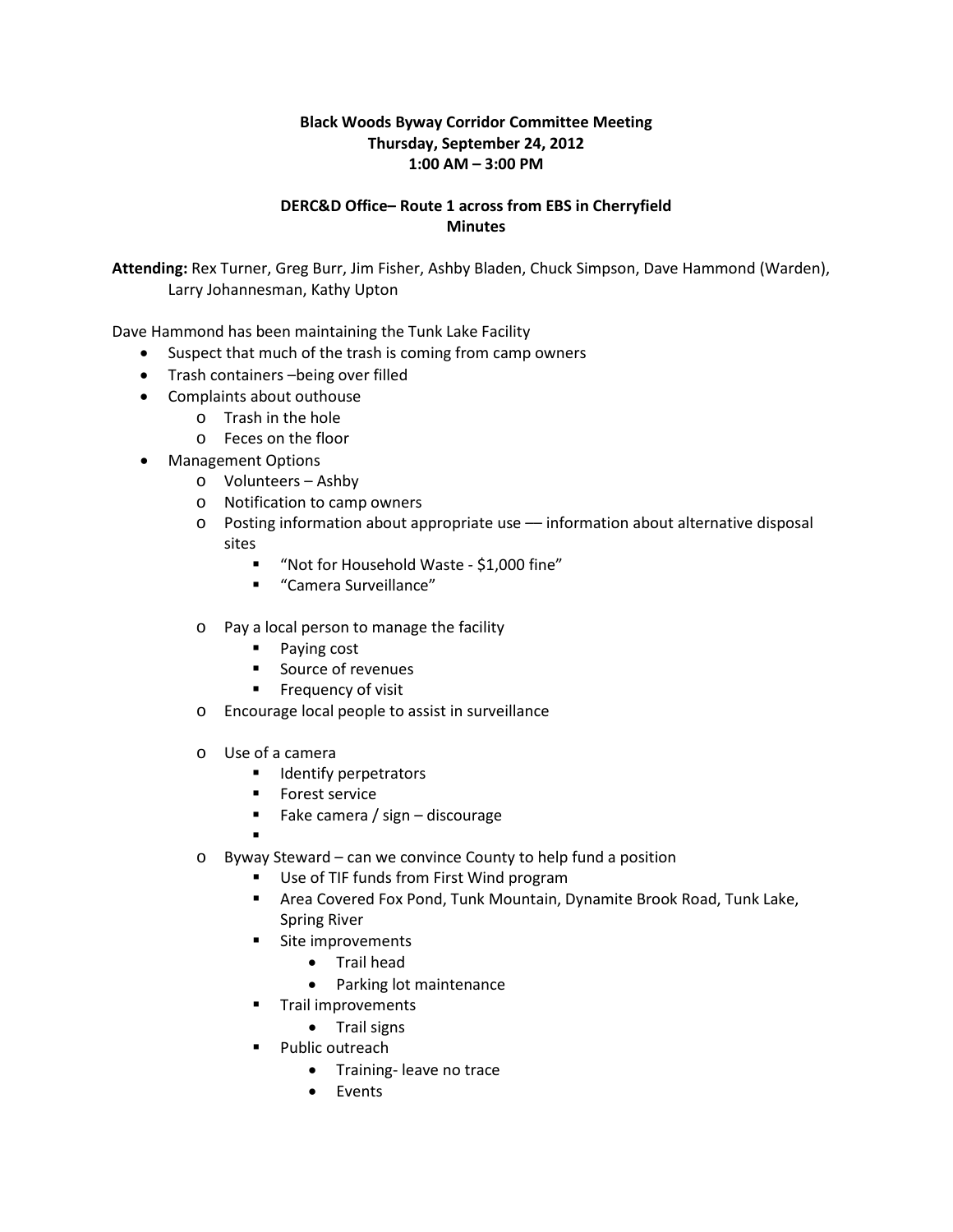- Organizing volunteers
- Winter Maintenance
	- Plowing access for Tunk Lake, Tunk Mountain, Spring River Lake, Donnell Pond
	- More signage discouraging ATV's and Snowmobiles going into the hidden ponds – using the lake when it is frozen to trap bait fish
- Changing the culture
	- o Public participation cell phones, notifying Warden of violations

o

Tunk Mountain

- Waste has not been a problem so far
- Trail maintenance Americorps / MaineCorps
- Positions for trail stewards

## Interpretation and Information

- Black Woods Recreation map
	- o Campsites
	- o Trail Heads<br>Trai
		- Trails
		- .
	- o Boat launches
		- Motor
		- **Hand carry**

Grants

- Interpretation plan and completed signs
	- o Forestry Practices
	- o Leave No Trace
	- o Ice Cutting
	- o Salmon reproductive cycle
	- o Maine Public Reserve Lands
		- **What are Maine Public Reserve Lands** 
			- Wildlife
			- Ecological Reserves
			- Recreation
		- Refer to management plan
			- LMF
			- **Forestry**

Cherryfield

- Reviewed three interpretive sign options for Cherryfield Forest Mill Dam
- Larry and Kathy Upton provided several alternatives for changing graphics
- Kathy identified a good photograph that will compliment the others water coming over the dam
- Kathy will present the draft signs to her committee for more input and final design

Byway Implementation Grant – need to scope out the project for MaineDOT contract

- Three primary planning objectives
	- o CMP Update